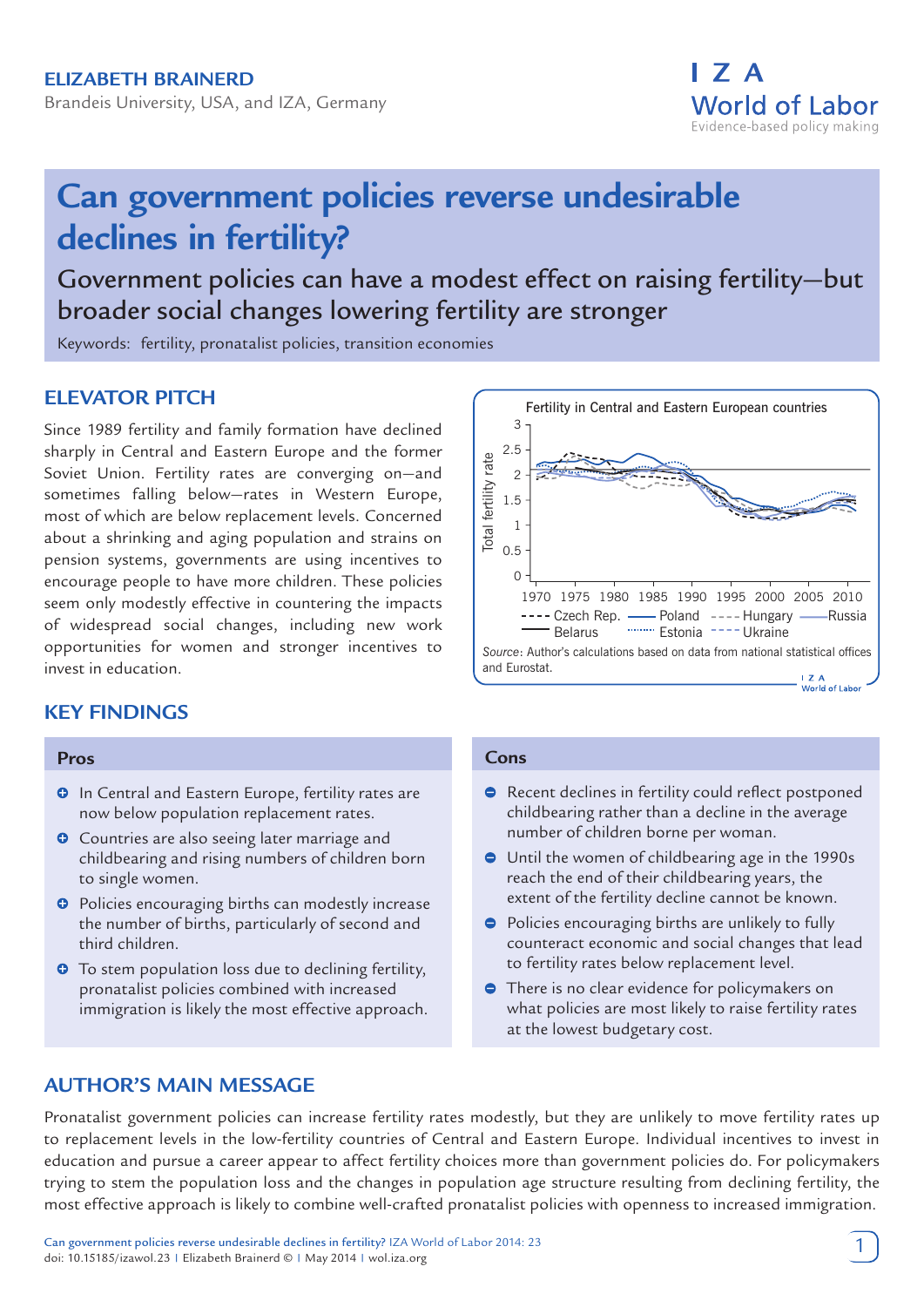# **MOTIVATION**

Fertility rates in the formerly socialist countries of Central and Eastern Europe, higher than in Western Europe in the late 1970s and throughout the 1980s, declined sharply during the 1990s and are now well below replacement levels (2.1 children per woman) in most countries (see Illustration on p. 1). By 2011 the total fertility rate was even lower in some Central and Eastern European countries than in some very lowfertility Western European countries (Figure 1). While total fertility rates were 1.35 in Portugal, 1.36 in Germany and Spain, they were lower still in Hungary (1.24), Romania (1.25), Poland (1.30), Latvia (1.30), and Moldova (1.30). Policymakers are concerned about the long-term impact of low fertility on the age structure of the population and the solvency of pension systems. Moreover, sustained periods of very low total fertility



Figure 1. By 2011 total fertility was lower in some formerly socialist countries than in other European countries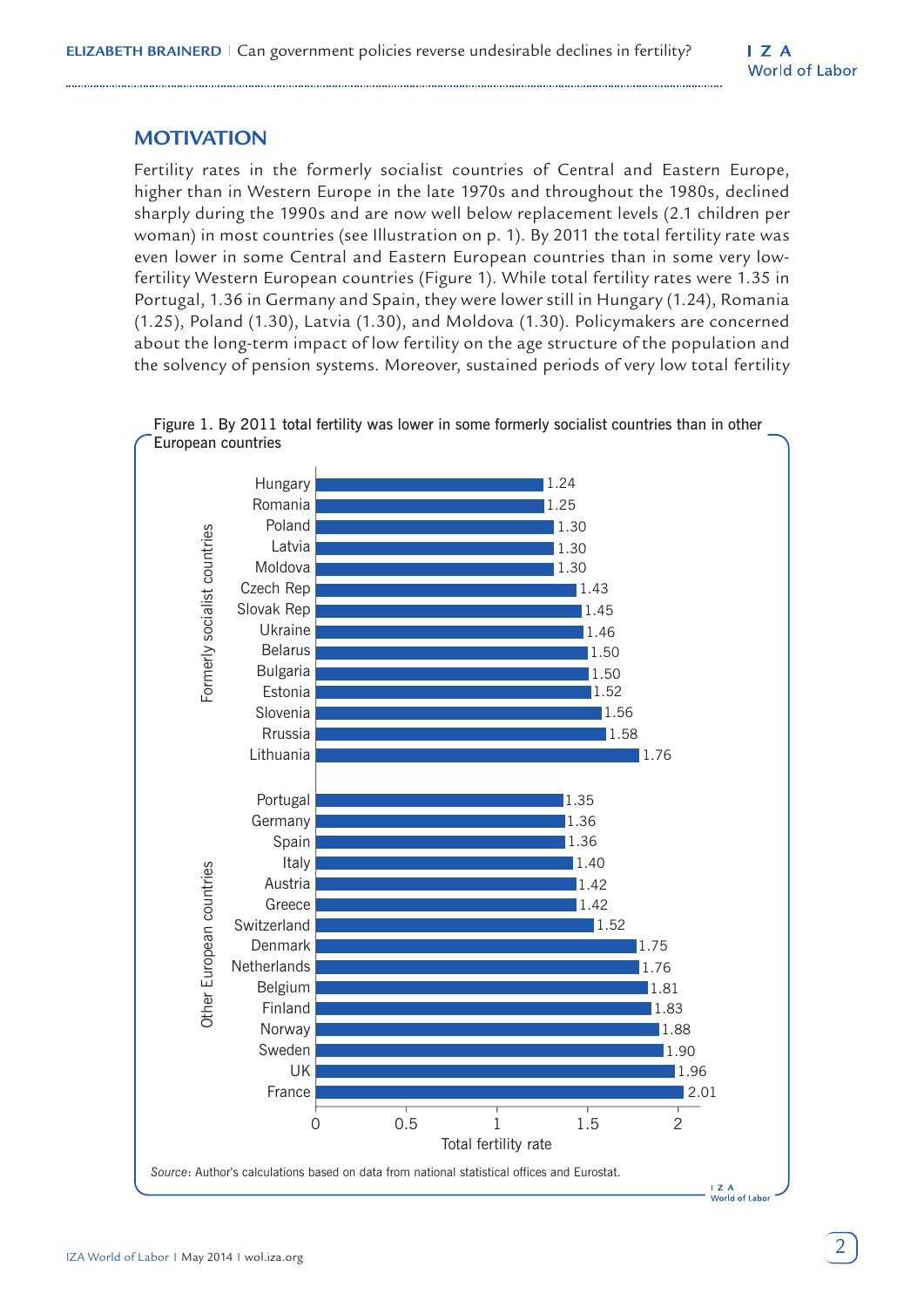#### **Total fertility rate and completed fertility**

The total fertility rate is the average number of children a woman would have through the end of her reproductive life span, given the current levels of age-specific birthrates. The total fertility rate is obtained by adding the age-specific fertility rates for women ages 15–49. The completed fertility rate is the average number of children a woman has in her lifetime.

will radically shrink populations: long-term fertility rates at or below 1.3 children per woman will reduce a country's population by half in less than 45 years [1].

The large and abrupt declines in total fertility in transition countries, despite the many differences in economic policies and conditions across the region, can provide insights into the causes of low fertility and the effectiveness of pronatalist policies. What, if anything, can governments do to stop or reverse the decline in fertility? Do pronatalist policies such as Russia's large "fertility bonus" program initiated in 2006 lead to more births or simply change the timing of fertility decisions?

#### **Pronatalist policies**

Government pronatalist policies are designed to increase birth rates, often through financial incentives such as birth bonuses, child benefits, and tax credits.

The paper focuses on the experiences of the former Soviet republics of Belarus, Estonia, Latvia, Lithuania, Moldova, Russia, and Ukraine, and the Central and Eastern European countries of Bulgaria, the Czech Republic, Hungary, Romania, the Slovak Republic, and Slovenia. Because of missing or unreliable demographic data, there is no analysis of fertility trends in the countries of Central Asia, the Caucasus, Albania, and the countries of the former Yugoslavia other than Slovenia.

# **DISCUSSION OF PROS AND CONS**

## **Why fertility was higher in Central and Eastern Europe than in Western Europe in the 1970s and 1980s**

Patterns of fertility and family formation differed strikingly between Eastern and Western European countries before the end of communism. Women in Central and Eastern European countries married young, at age 21–22 on average, and had their first child within a year or so (Figure 2). Marriage and childbearing were almost universal: the rate of childlessness was near the biological limit of 5–10%. In most countries in the 1970s and 1980s childbearing was highest among women ages 20–24, and total fertility hovered around the replacement level.

#### **Replacement fertility level**

The replacement fertility level is the total fertility rate needed to keep a country's population constant. It is equivalent to approximately 2.1 children per woman.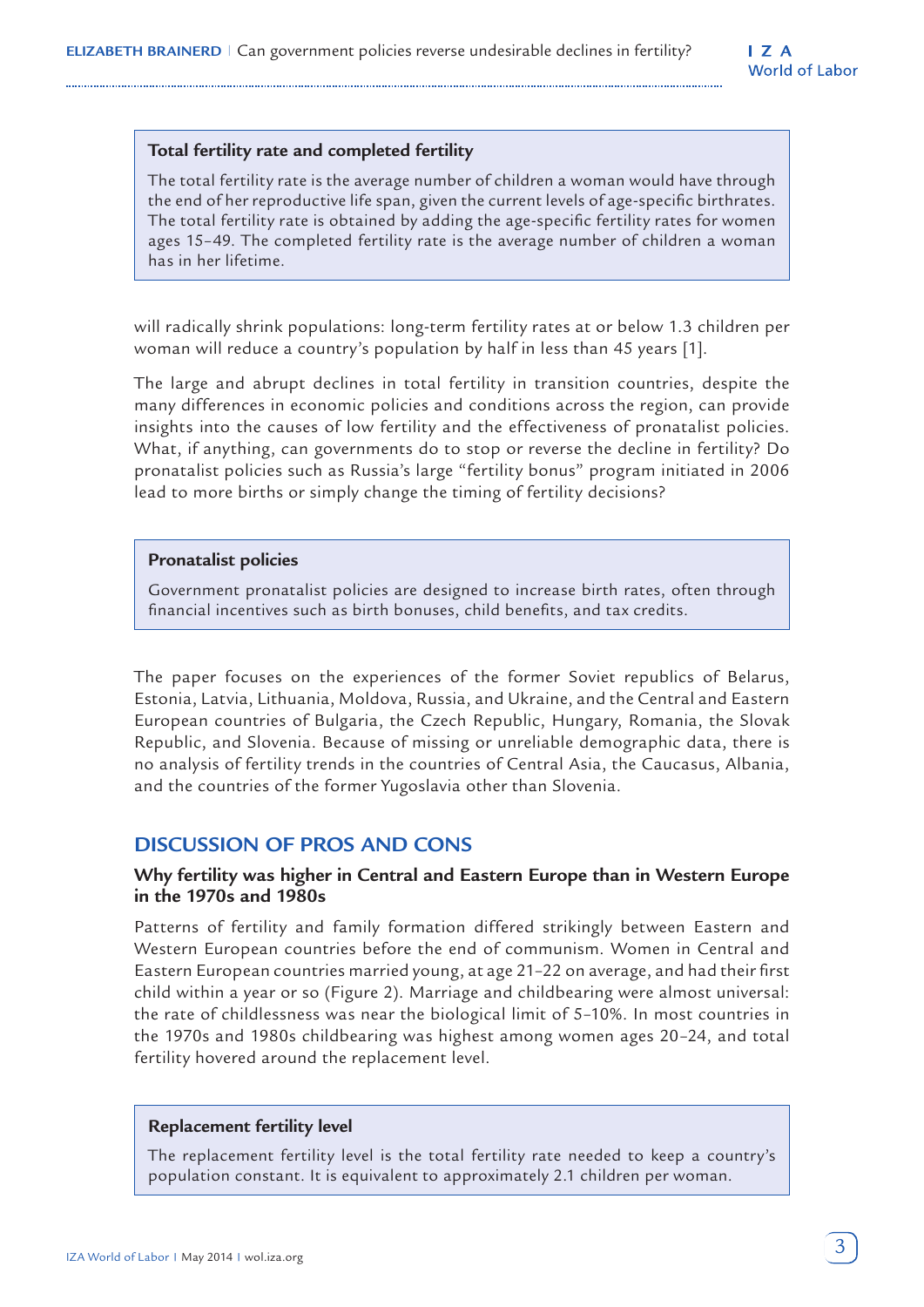#### $I Z A$ **World of Labor**



In Western Europe, by contrast, women were postponing marriage and childbearing, and their average age at first birth and rates of childlessness were well above those in Central and Eastern Europe. In many Western European countries fertility dipped below the replacement level as early as the 1970s, whereas in Eastern and Central Europe there had been little change from the 1950s through the end of the 1980s.

The reproductive pattern in Central and Eastern Europe before 1989 likely reflected institutional features of the socialist system. Married couples with children received priority in housing, an incentive to marry and have children early [2]. The opportunity cost of early childbearing was fairly low: narrow wage differentials between occupations and limited opportunities for career advancement, especially for women, offered little economic reason to delay marriage and childbearing to invest in education. Policies that lowered the cost of child rearing, including free or low-cost childcare and generous child benefits, also encouraged women to have more children.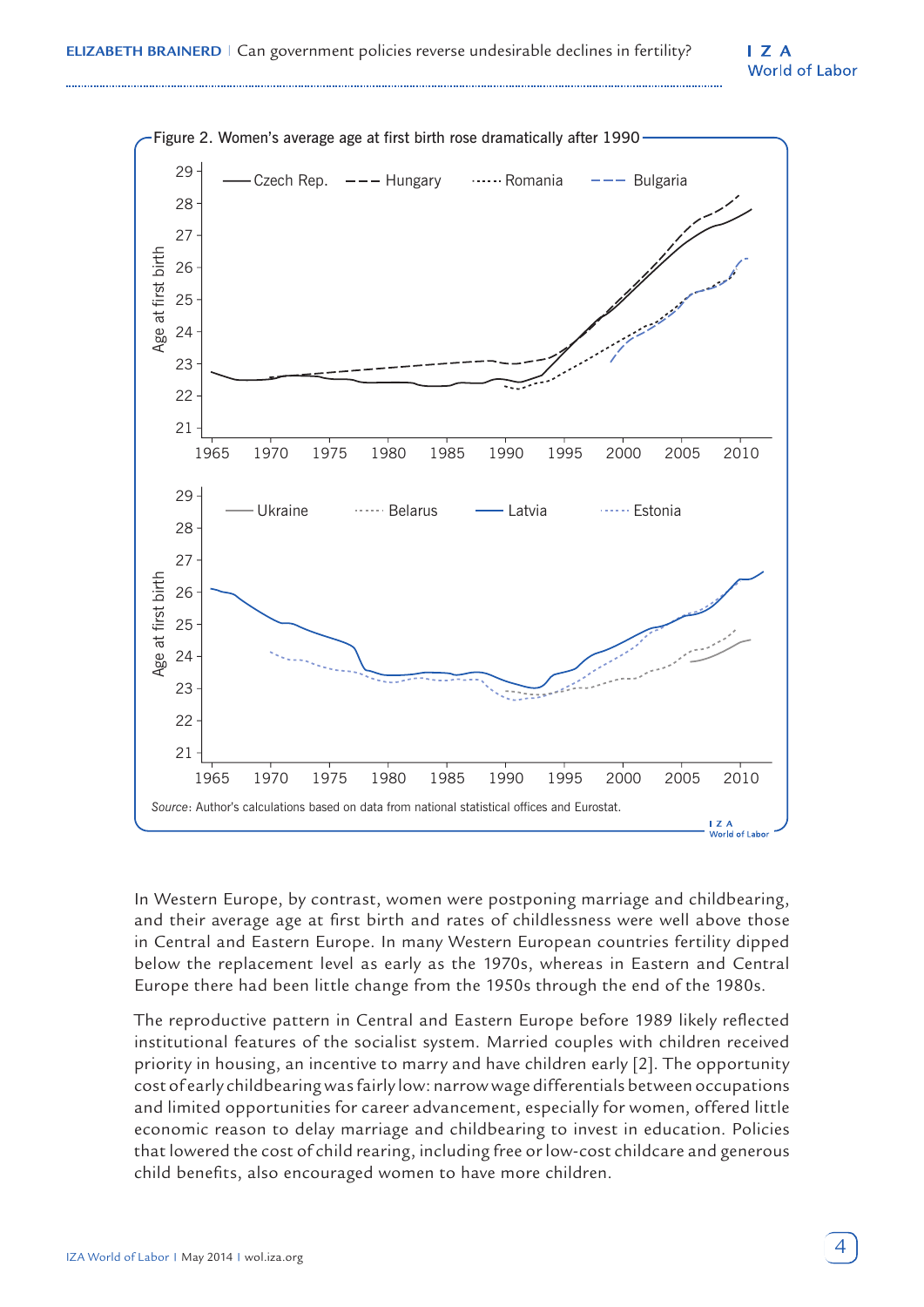With the collapse of the communist system over 1989–1991, the incentives for early marriage, early childbearing, and investment in education changed dramatically. Total fertility plummeted, dropping below levels in the lowest-fertility Western European countries by the late 1990s. The lowest fertility levels were recorded in Bulgaria (1.09 in 1997) and Ukraine (1.085 in 2011), lower than the lowest fertility level previously recorded in a European country during peacetime (1.16 in Spain in 1998). Despite wide differences in economic strategies and economic growth rates, total fertility declined in all countries in the region. For example, the decline in total fertility in Belarus, one of the most gradual and inconsistent reformers, has been nearly identical to the decline in the Czech Republic, one of the rapid and most successful reformers. Across the region, average total fertility dropped from 2.0 to 1.4.

Other demographic changes, occurring with equal swiftness, accelerated the convergence with Western European patterns of fertility and family formation. In particular, birthrates rose among unmarried women, and marriage rates fell [3]. Birthrates among unmarried women rose considerably in most of the formerly socialist countries, even surpassing the high rates in Nordic countries. Estonia now has the highest birthrate among unmarried women, at 59.7% of births in 2011. The rate is also high in Bulgaria at 56.1%. For comparison, Western European countries with high birthrates among unmarried women include France (55.8% of births in 2011), Norway (55.0%), and Sweden (54.3%). Abortion rates have also declined sharply across the region, as access to modern contraceptives has become more widespread and abortion is no longer the primary means of birth control.

#### **What caused the fertility decline?**

Credible evidence for the specific causes of the fertility decline is limited, so much of the discussion is speculative. Possible causes include the early collapse in GDP and the rise in economic uncertainty associated with the transitory shock of economic transition. A likely stronger and more enduring cause was the long-term changes in individual incentives, such as increased returns to higher education and the expanding opportunities for individual fulfillment made possible by new economic and political freedoms. All these changes raised the opportunity cost of childbearing [2].

Still unresolved, however, is whether the declines in fertility reflect a true decline in the average number of children a woman will bear in her lifetime (completed fertility) or just a postponement of childbearing. These two effects are difficult to disentangle, especially when fertility rates are falling rapidly [1].

The dramatic increase in women's average age at first birth (Figure 2) indicates that at least some of the fertility decline is due to postponed childbearing. In Hungary, for example, the average age at first birth rose from 22.9 in 1990 to 28.2 in 2010—an increase of 5.3 years in just two decades. In the Czech Republic, the average age at first birth rose from 22.5 years to 27.6 years. This increase in age at first childbearing was astonishingly swift. In Norway, for example, it took 40 years for a similar five-year rise in the average age at first childbearing. In most Central and Eastern European countries the highest fertility rates are now among women ages 25–29, displacing women ages 20–24, who had the highest rates for decades.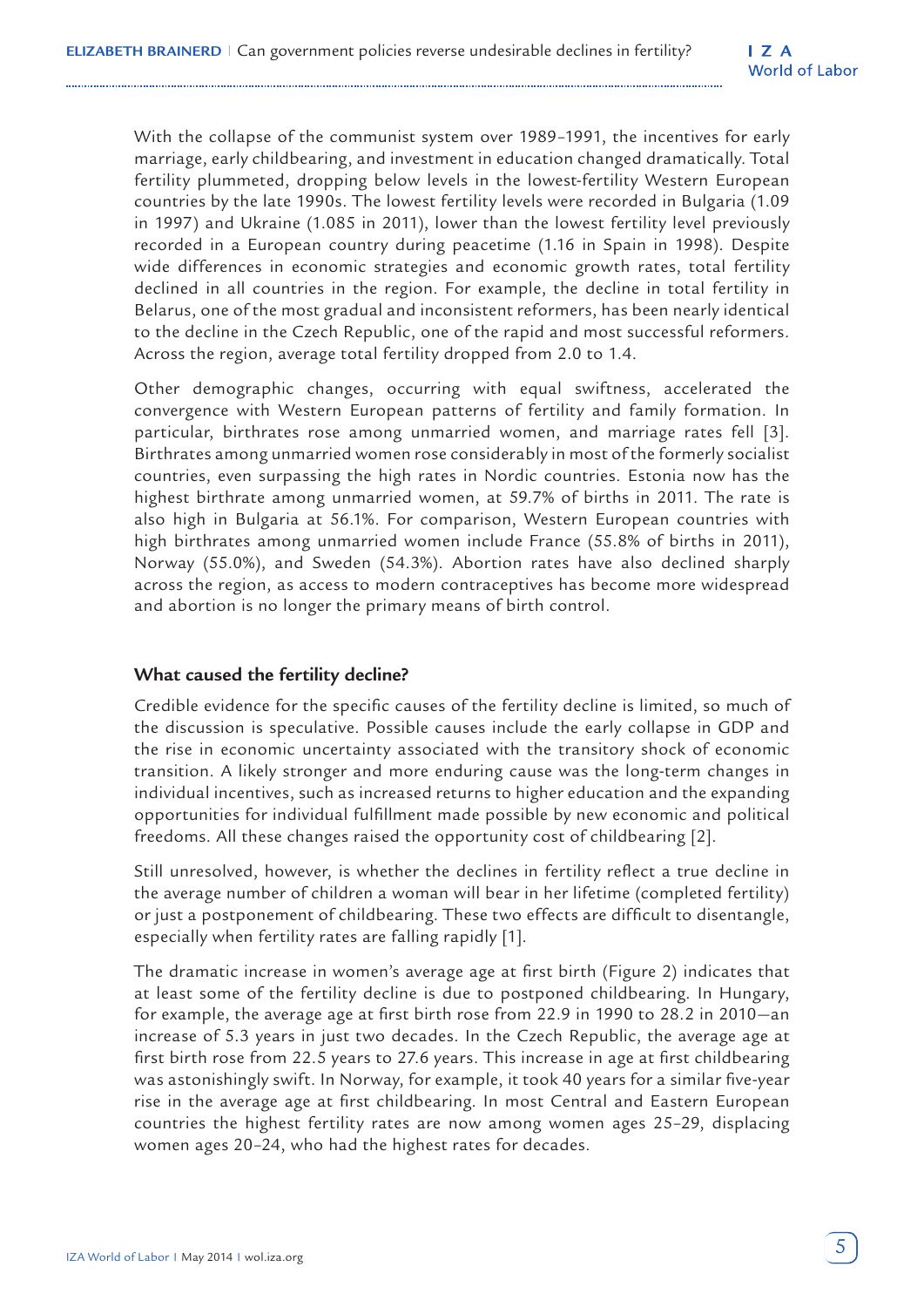But the fertility decline in transition economies likely reflects a true reduction in total fertility as well as fertility postponed. Until the women of childbearing age in the 1990s reach the end of their childbearing years, the precise extent of this change cannot be known, but some early evidence suggests that completed fertility is declining. Russian women born in 1946–1955, whose reproductive years were largely completed before the transition, had an average total fertility of 1.85, according to the 2010 census. Women born in 1966–1970, whose prime reproductive years coincided with the most turbulent period of transition, had an average of 1.64 live births, and women born in 1971–1975 had 1.51 (fertility is not complete for this group).

If completed fertility has declined, what caused it? Economic theory holds that income and fertility are negatively related. Although couples might desire more children as their incomes rise, the demands of child rearing represent a large opportunity cost, particularly for women, whose rising wages in recent decades have boosted the opportunity cost of having children. Meanwhile, as returns to education have risen, so has enrollment in higher education, especially among women, further delaying marriage and childbearing among younger generations. A larger share of women than men now enroll in and complete higher education in Eastern and Central Europe. In Hungary in 2005, for example, 24% of women ages 25–29 had completed higher education, compared with 16% of men. This gender gap has increased markedly since 1990 [3].

It is difficult to establish whether increased education has caused a decline in completed fertility, although analysis shows a correlation between increased education and postponed fertility. That is because decisions about investing in higher education and having children are made jointly. Women who are highly career-oriented, for example, are likely to simultaneously plan both greater investment in education and a smaller family. That makes it difficult to prove or disprove that having more years of education causes a woman to choose to have fewer children.

Despite the difficulty, several recent, well-designed studies have demonstrated a causal relationship between education and fertility by examining the impact of policies that resulted in some cohorts of women receiving more education than other similar cohorts of women who did not. Nigeria's push to increase primary school classrooms created differences in exposure to schooling by region and age. One additional year of female education was found to reduce births among women ages 24 and younger by 0.26 birth [4]. Norway's staggered increase in mandatory education, rising from grade 7 to grade 9, led to postponed births but not to reduced fertility for women with more education [5]. These studies demonstrate that more educated women postpone childbearing, but the research remains inconclusive on the impact on completed fertility, the fertility measure of most interest to policymakers.

Thus, the formerly socialist countries of Central and Eastern Europe have experienced a remarkably rapid change in fertility and family formation since 1989. On many dimensions, the region now looks like Western Europe, with low fertility rates, later marriage and childbearing, and high and rising birthrates among unmarried women. Some of the changes appear to be driven by increased returns to education, but to date there is little research explaining these fundamental shifts in behavior.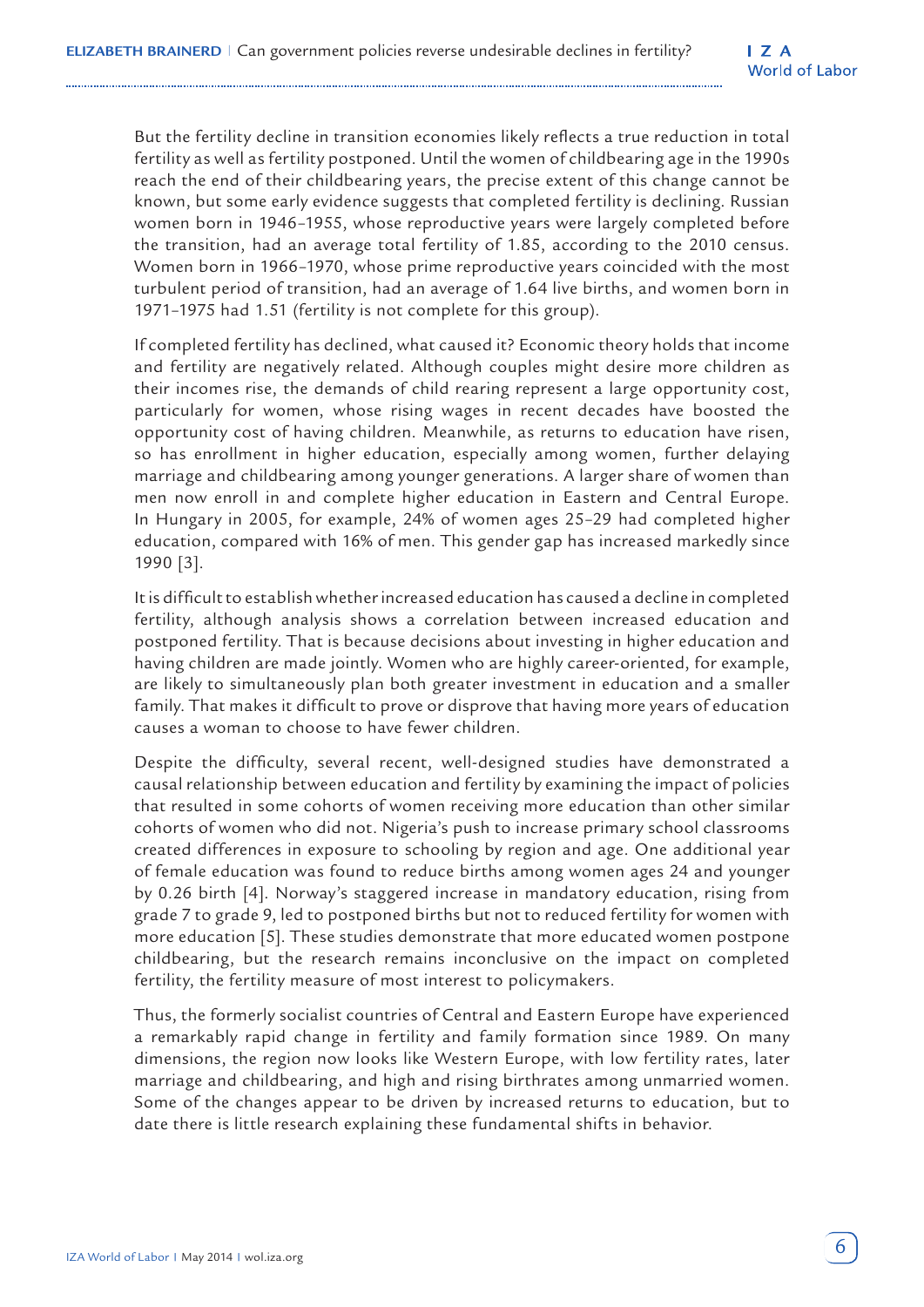## **Can pronatalist policies reverse the fertility decline?**

The Soviet Union and many communist countries of Central and Eastern Europe had strongly pronatalist policies: maternal leave, child benefits, free or highly subsidized childcare, and priority housing allocation for families with children [6]. In the 1970s and 1980s Bulgaria, Czechoslovakia, Hungary, Romania, the Soviet Union, and other socialist countries implemented policies to encourage families to have more than one child. In Bulgaria, for example, the combined payments for births, child benefits, and paid maternal leave more than doubled the income of a family with three children in the mid-1970s. And in Czechoslovakia in the early 1970s, the government allocated 10% of the annual budget to payments for child benefits, childcare center subsidies, and other policies explicitly intended to benefit families with children. Hungary, Romania, and the Soviet Union also implemented generous programs with similar incentives in the 1970s and 1980s, largely to encourage women to have more than one child.

The effectiveness of these policies has been widely debated. Pronatalist policies are generally thought to have raised birthrates only temporarily, with limited impact on a woman's total number of children. Any conclusions remain speculative, however, because rigorous econometric studies have not been conducted.

Despite budgetary pressures and severe economic recession since the beginning of the transition in 1989–1991, some countries have continued to offer or have introduced new benefits to encourage childbearing (see High cost of pronatalist policies). Hungary provides 1.5 years of paid maternal leave and generous family benefits and childcare subsidies. In 2005 government spending per child amounted to 60.8% of GDP per capita in the Czech Republic and 51.3% in Slovakia, twice the average for high-income countries in the Organisation for Economic Co-operation and Development (26.8%) [7]. Russia launched a maternal capital fund in 2007, offering mothers who have a second or third child 250,000 rubles (about US\$12,000), roughly the average annual income. Early evidence indicates that this costly incentive has increased the birthrate among women ages 25–29 from 78.4 births per 1,000 women in 2006 to 99.8 in 2011. However, it is far too early to tell whether this incentive, scheduled to expire in 2016, is simply encouraging women to have another child earlier, to take advantage of the fund, or whether it will encourage them to have more children, as intended.

Although there are no systematic studies of the effects of these policies on fertility, these generous policies appear to have had limited success in restoring fertility rates to the near-replacement rates that prevailed before the transition. It seems likely that

#### **High cost of pronatalist policies**

Some pronatalist policies were very costly. In the early 1970s, Czechoslovakia allocated 10% of its budget to payments for child benefits, subsidies for childcare centers, and other policies intended to benefit families with children. In Bulgaria in the mid-1970s, the combined payments for child benefits and paid maternal leave more than doubled the income of a family with three children.

David, H. P. "Eastern Europe: Pronatalist policies and private behavior." *Population Bulletin* 36:6 (1982): 1–48.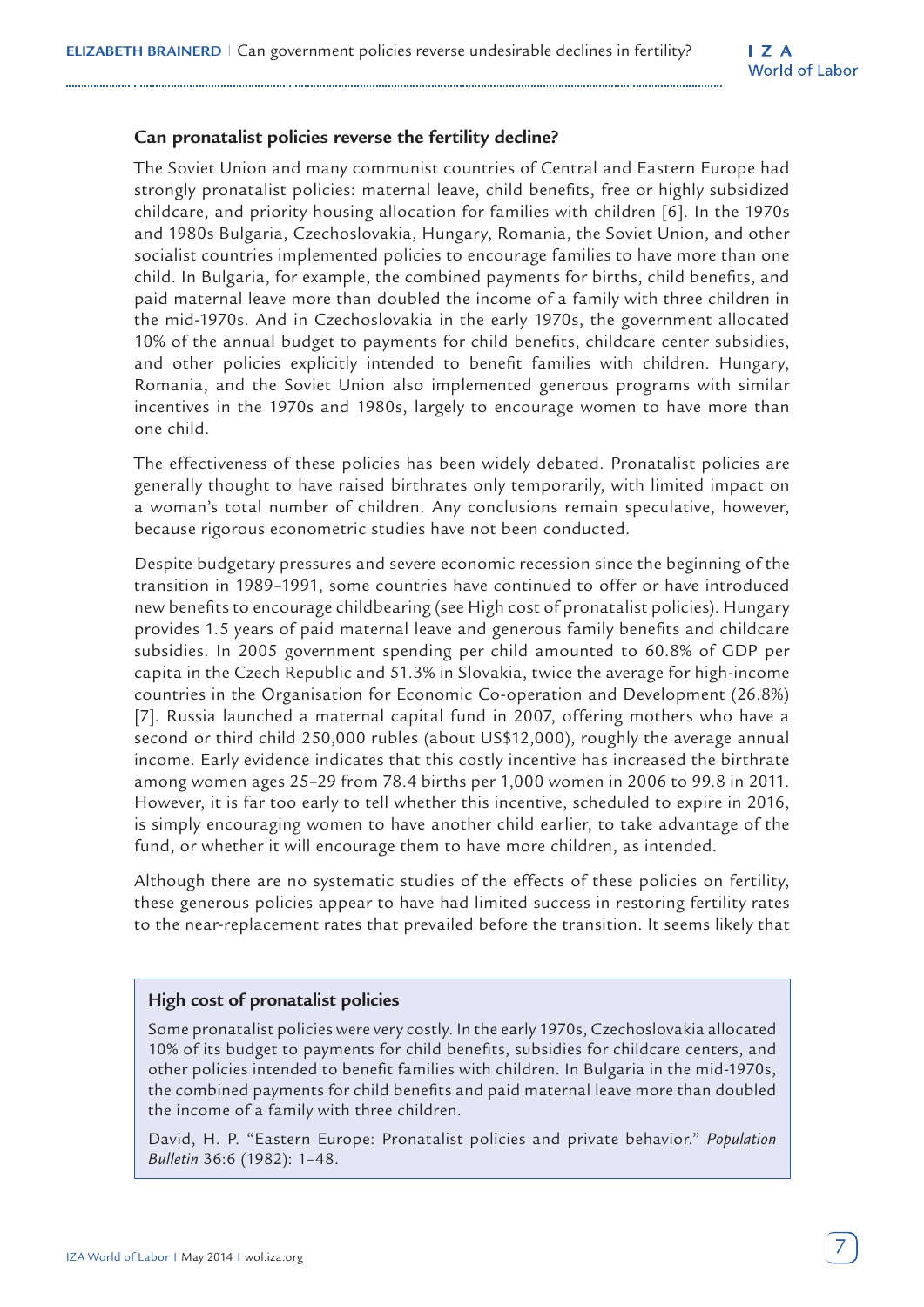broader social changes since 1989—gains in individual freedom and opportunity, greater returns to education, work, and entrepreneurship—have had a more powerful impact on fertility decisions and family formation.

## **Is there evidence elsewhere of a causal effect of pronatalist policies on fertility?**

Much like the relationship between education and fertility, it is challenging to establish a causal connection between pronatalist policies and completed fertility. The most convincing studies examine changes in policies that randomly affected some women but not others for reasons unrelated to factors influencing fertility decisions, such as education investments and labor force participation. In addition, the policies have to have been in place long enough to separate impacts on completed fertility from impacts on fertility timing. Few studies meet these criteria. However, three recent quasi-experimental studies come close and provide the most convincing evidence yet on the impact of pronatalist policies on fertility.

The three studies (in Austria, Canada, and Israel) assessed the effect of pronatalist measures that, for seemingly random reasons, were available to some families but not others. In Austria a doubling of paid maternal leave (from one year to two years for a child born on or after July 1, 1990) had a large positive effect on the likelihood of a woman having a second child. Fertility increased 15% within three years of the extension, and the higher rate persisted for at least ten years [8]. The study found no long-run negative impact of extended maternal leave on women's earnings and employment.

Child benefits have also been shown to affect fertility rates. In 1988 Quebec introduced the Allowance for Newborn Children, which paid up to C\$8,000 to families after the birth of a child. The incentive was large and rose with family size. Because the other provinces did not have similar policies, the study could compare people eligible for the benefit in Quebec with a control group of Canadians outside Quebec with similar characteristics who were not eligible for payments [9]. Fertility rose an average of 12% among those eligible for the program and rose to 25% for those eligible for the maximum benefit.

Policies that change the cost of having an additional child have also been shown to have a causal effect on childbearing. Israel changed its child subsidy over 1999– 2005, raising and lowering it and adjusting it according to the number of children. The probability of having more than two children was affected by changes in these payments [10]. In particular, lowering the monthly subsidy for an additional child by 2% of average income reduced the probability that a mother with two children would have a third child by nearly one percentage point a year, a fairly strong response. Policies that change the cost of having another child can be an effective way for governments to influence fertility, the study concluded.

# **LIMITATIONS AND GAPS**

Taken together, the recent evidence on the positive causal effects of pronatalist policies on fertility is fairly persuasive. But there are caveats.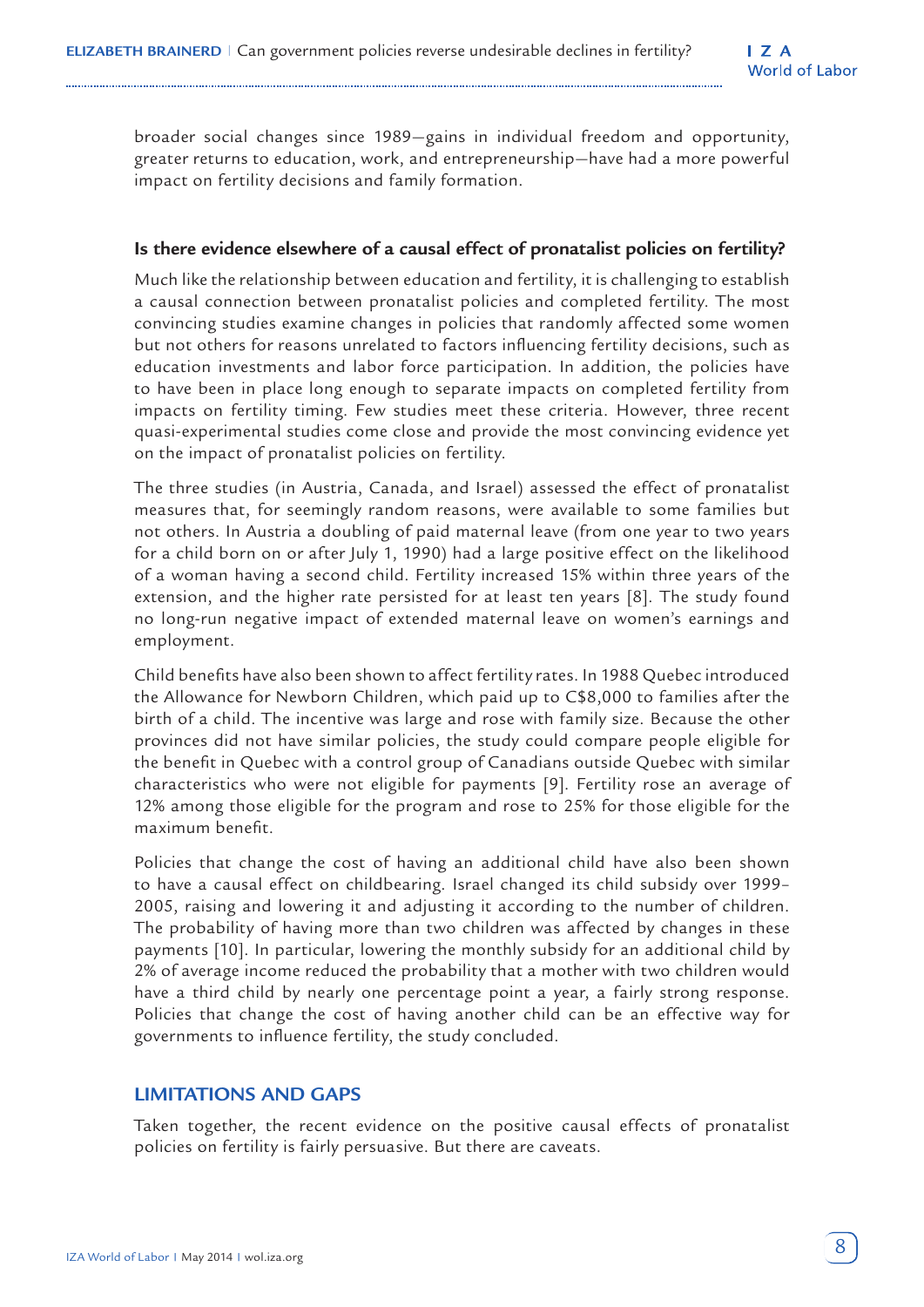- None of the studies had access to information on the completed fertility of the women in the samples. While the evidence strongly suggests real fertility increases rather than a timing effect, some of the observed response might still reflect only a change in timing of births.
- The study of the impact of changing child subsidies in Israel examined only the effect on decisions to have more than two children. The fertility impact might not be relevant for European countries where fertility is well below two children per woman and where the fertility decision of greatest interest to policymakers is whether women decide to have a second child.
- The evidence on the impact of pronatalist policies remains limited. While the studies reviewed here advance the understanding of the effectiveness of such policies, the number of compelling studies is small, and they review only a handful of pronatalist policies in only three countries. Little is known about the impact of other policies on fertility, such as extended paternal leave, and about whether one country's experience applies to others. The evidence base still does not offer clear guidance to policymakers on the specific design of policies that are most likely to raise fertility rates at the lowest budgetary cost.

# **SUMMARY AND POLICY ADVICE**

The experience of the countries of Central and Eastern Europe combined with recent quasi-experimental research on the impact on fertility of pronatalist policies in other countries indicates that the policies have a modest causal effect on fertility. For policymakers concerned about stemming the population decline and changes in population age structure resulting from declining fertility, well-crafted pronatalist policies appear to change not only the timing of births but, more important, the probability of a birth as well.

However, these policies are unlikely to offset the impacts of broader social and economic changes on women's fertility decisions, such as expanding economic opportunities and changes in incentives for investing in education. These changes appear to have a more profound impact on fertility and family formation than government policies.

## **Acknowledgments**

The author thanks an anonymous referee and the IZA World of Labor editors for many helpful suggestions on earlier drafts.

## **Competing interests**

The IZA World of Labor project is committed to the *IZA Guiding Principles of Research Integrity*. The author declares to have observed these principles.

© Elizabeth Brainerd